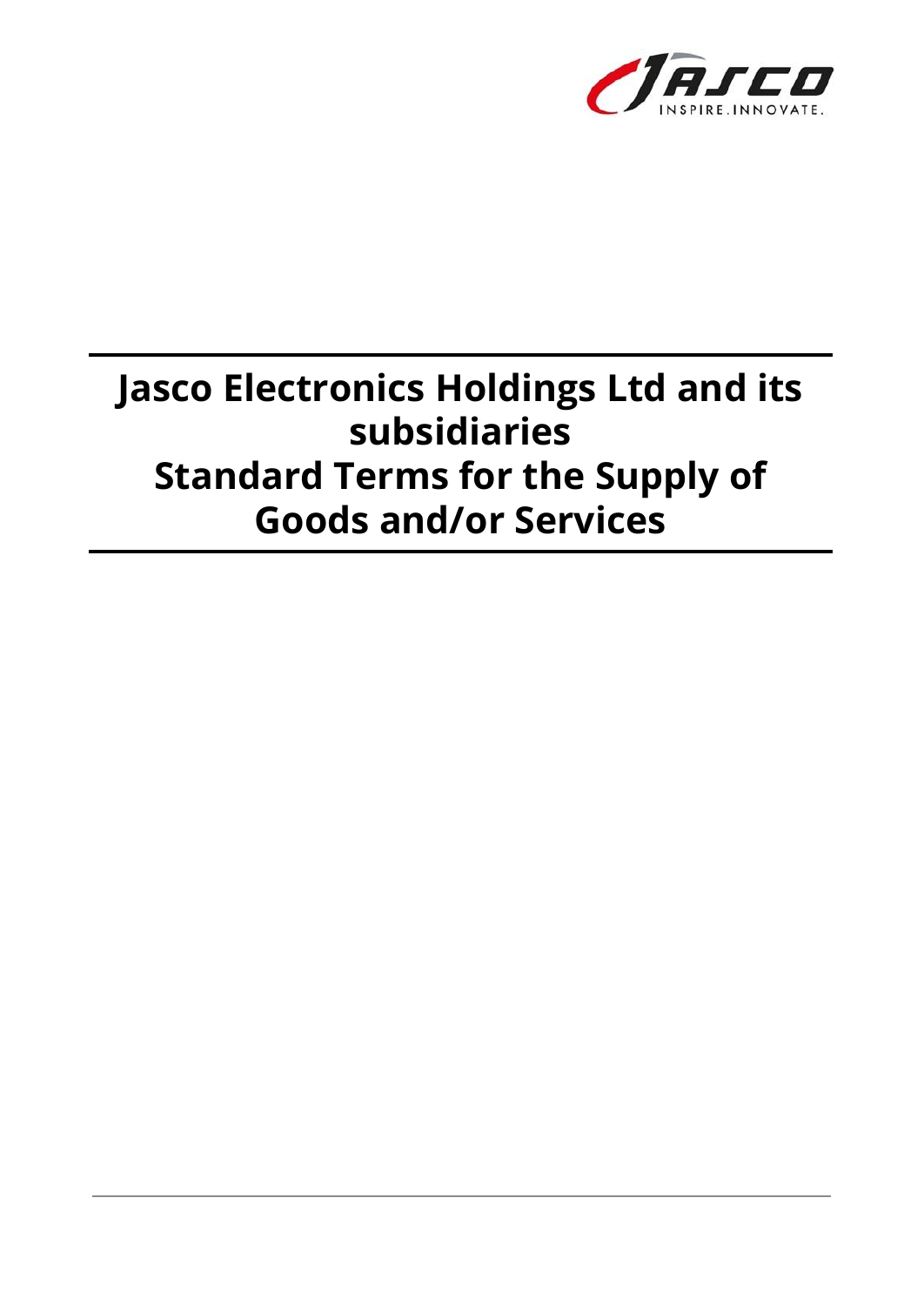

# **1. Introduction**

### **1.1. Document Overview**

The document provides the standard terms for the supply of goods and/or services (hereinafter referred to as "Goods") for Jasco Electronics Holdings Limited and/or its relevant subsidiaries.

#### **1.2. Reference Documents**

None

#### **1.3. Abbreviations and Acronyms**

| AFSA | Arbitration Foundation of Southern Africa |
|------|-------------------------------------------|
| CEO  | Chief Executive Officer                   |
| CEO  | Chief Financial Officer                   |

### **1.4. Version Information**

| <b>Version</b> | <b>Reason for Change</b>                                                                               | <b>Date</b>       |
|----------------|--------------------------------------------------------------------------------------------------------|-------------------|
| 1.0            | First Approved document                                                                                | 18 September 2020 |
| 1.1            | Add additional terms                                                                                   | 3 March 2021      |
| 1.2            | Add clause 2.1.12 and clause 5.3.4 to refer to the<br>Protection of Personal Information Act 4 of 2013 | 30 June 2021      |

# **2. Definitions and interpretation**

- 2.1 In these terms and conditions:
- 2.1.1 "Acceptance" means written notification from the Customer to the Company stating that Goods and/or Services have met their Acceptance Criteria.
- 2.1.2 "Acceptance Criteria" means the criteria agreed between the Parties against which Goods and/or Services will be measured.
- 2.1.3 "Acceptance Testing" means the testing of Goods undertaken by the Customer with or without the assistance or participation of the Company in order to determine whether or not Goods meet their Acceptance Criteria.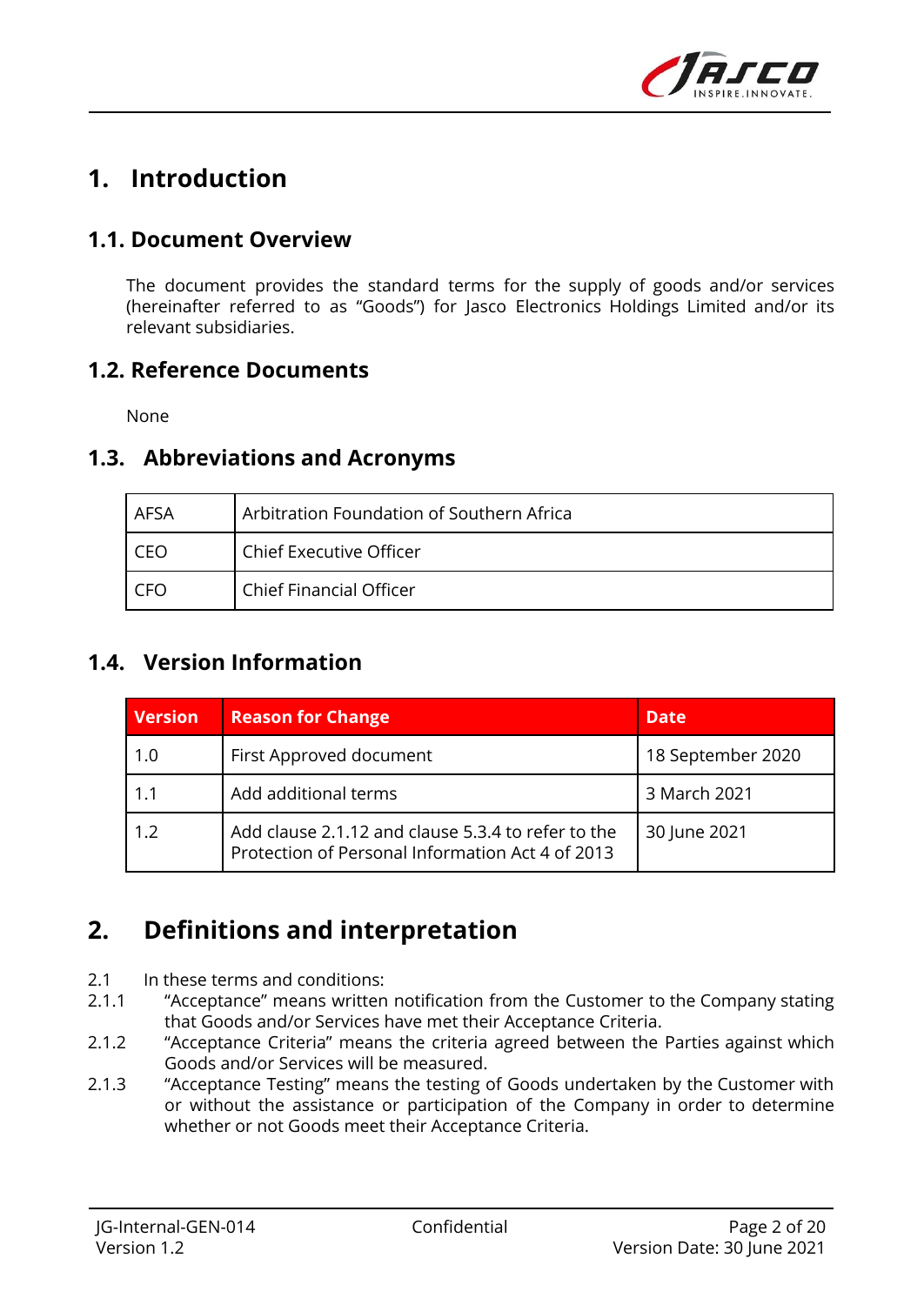

- 2.1.4 "Business Day" means regular working days in the applicable region excluding recognised weekend days and public holidays in the applicable region;
- 2.1.5 "Company" means Jasco Electronics Holdings Limited (registration number: 1987/003293/06), a company duly incorporated in accordance with the laws of South Africa and its subsidiaries
- 2.1.6 "Confidential Information" means all information of or relating to the Company that is reasonably regarded as confidential, to the extent that it is not freely and publicly available, including but not limited to commercial, financial, technical, scientific and research information, trade secrets, passwords, or other secret codes, information disclosed with the permission of third parties in which the third parties have confidentiality rights, information legally protected from disclosure, any information the unauthorised disclosure of which could reasonably be expected to cause harm or risk to the Company and any other information designated by the Company as confidential or which is manifestly confidential. Confidential Information shall further include all intellectual property pertaining to all software, firmware, algorithms, trademarks, patents, design rights, copyrights, trade names, trade secrets, proprietary information, technology, rights and licenses, proprietary rights and processes, whether registered or not, know-how, research and development in progress and any and all other intellectual property, including, without limitation, all things authored, discovered, developed, made, perfected, improved, designed, engineered, devised, acquired, produced and first reckoned to practice by the disclosing party as a result of or in connection with its business.
- 2.1.7 "Contract" means a contract for the supply of Goods and/or Services, comprising these Standard Terms, a Quotation accepted by the Customer in writing, a customer purchase order accepted by Jasco, and such other documentation and/or agreement as may be agreed between the Parties to govern the Parties' relationship in relation to the Goods and/or Services.
- 2.1.8 "Customer" means the purchaser of Goods and/or Services from the Company, as identified in a Quotation.
- 2.1.9 "Goods" means any tangible or intangible items purchased by the Customer as identified in a Quotation.
- 2.1.10 "Losses" means liability, loss, expenses, fines, costs, penalties and damages (including legal fees on an attorney and own client scale).
- 2.1.11 "Parties" means the Company and the Customer jointly and "Party" means, as the context requires, either one of them.
- 2.1.12 "Personal Information" according to the Protection of Personal Information Act 4 of 2013 and the General Data Protection Regulation means information relating to an identifiable, living, natural person, and where it is applicable, an identifiable, existing juristic person, for example, a company, including, but not limited to:
	- i. Information relating to the race, gender, sex, pregnancy, marital status, national, ethnic or social origin, colour, sexual orientation, age, physical or mental health, well-being, disability, religion, conscience, belief, culture, language and birth of the person;
	- ii. Information relating to the education or the medical, financial, criminal or employment history of the person;
	- iii. any identifying number, symbol, email address, physical address, telephone number, location information, online identifier or other particular assignments to the person;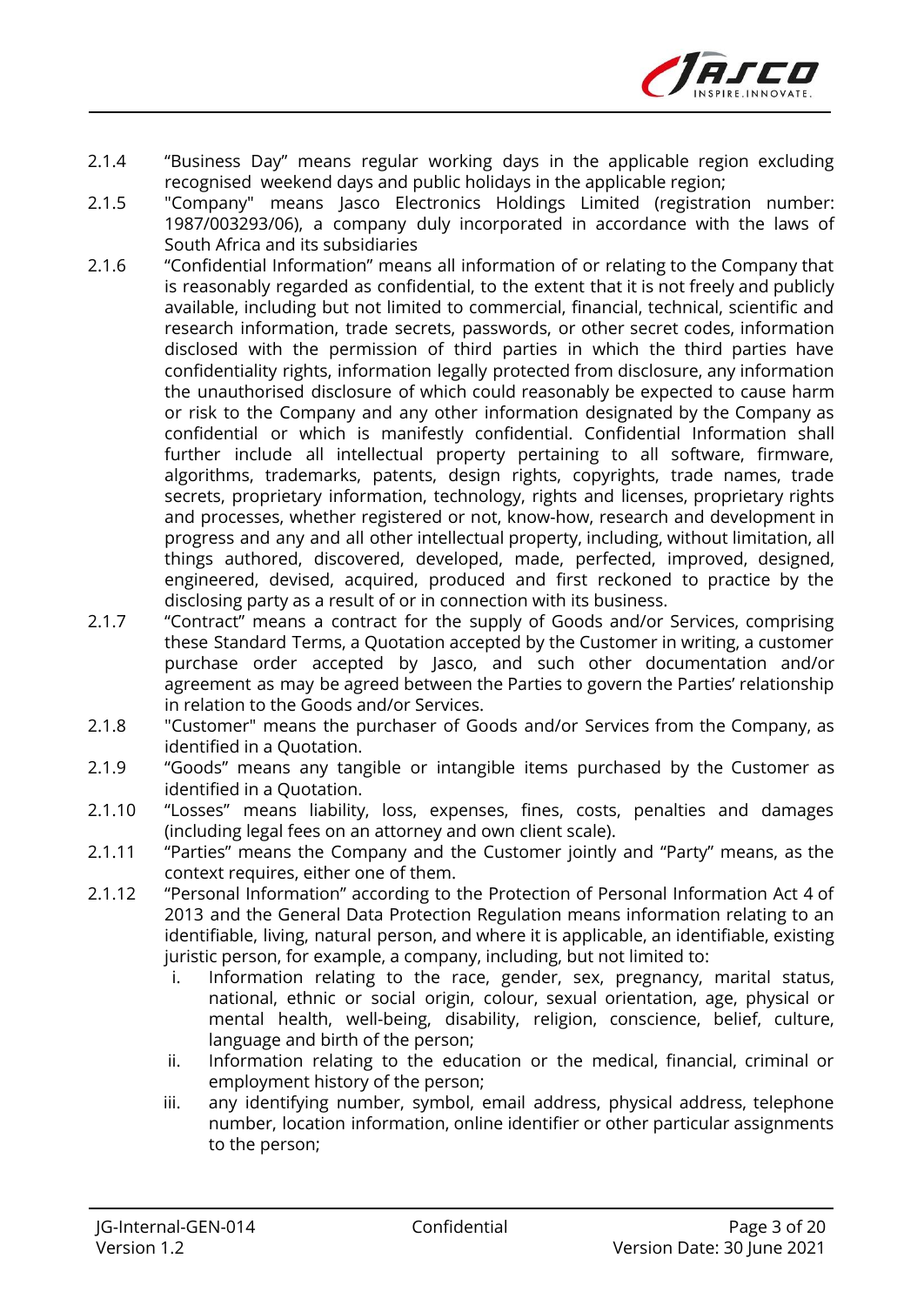

- iv. the biometric information of the person;
- v. the personal opinions, views or preferences of the person;
- vi. correspondence sent by the person that is implicitly or explicitly of a private or confidential nature or further correspondence that would reveal the contents of the original correspondence;
- vii. the views or opinions of another individual about the person;
- viii. the name of the person if it appears with other personal information relating to the person or if the disclosure of the name itself would reveal information about the person;
	- ix. Name, address, contact details, tax number, registration number, price lists, director details, quotes, invoices, sales orders, etc., of companies.
- 2.1.13 "Premises" means the Company's principal place of business in South Africa, and if outside of South Africa, shall be the Company's principal place of business as agreed between the Parties.
- 2.1.14 "Services" means the services to be rendered by the Company to the Customer as identified in a Quotation and/or the relevant service specification document.
- 2.1.15 "Quotation" means a written quotation or proposal prepared by the Company and provided to the Customer for the supply of Goods and/or Services.
- 2.1.16 "Rejection" means written notification from the Customer to the Company that Goods have failed to meet their Acceptance Criteria, specifying the grounds of failure.
- 2.1.17 "Standard Terms" means these terms for the supply of Goods and/or Services as specified in this document.
- 2.2 Headings of clauses do not govern or affect the interpretation of these Standard Terms.
- 2.3 If any provision in a definition confers rights or imposes obligations on any Party, the effect is given to it as a substantive provision of these Standard Terms.
- 2.4 Unless the context indicates otherwise an expression which denotes any gender includes both the others; reference to a natural person includes a juristic person; the singular includes the plural, and the plural includes the singular.
- 2.5 Any number of days prescribed in these Standard Terms excludes the first day and includes the last day and any relevant action or notice may be validly done or given on the last day.
- 2.6 Unless the context indicates otherwise if the day for payment of any amount or performance of any obligation falls on a day that is not a Business Day, that day will be the next Business Day.
- 2.7 The words "including" and "in particular" are without limitation.
- 2.8 Any reference to legislation is to that legislation as at acceptance of these Standard Terms, as amended or replaced from time to time unless otherwise agreed in the Contract.
- 2.9 Any reference to a document or instrument includes the document or instrument as ceded, delegated, novated, altered, supplemented or replaced from time to time.
- 2.10 A reference to a Party includes that Party's successors-in-title and permitted assigns.
- 2.11 The rule of interpretation that, in the event of ambiguity, the Contract must be interpreted against the party responsible for the drafting of the Contract does not apply.
- 2.12 The termination of a Contract does not affect those of its provisions which expressly provide that they will operate after termination, or which must continue to have effect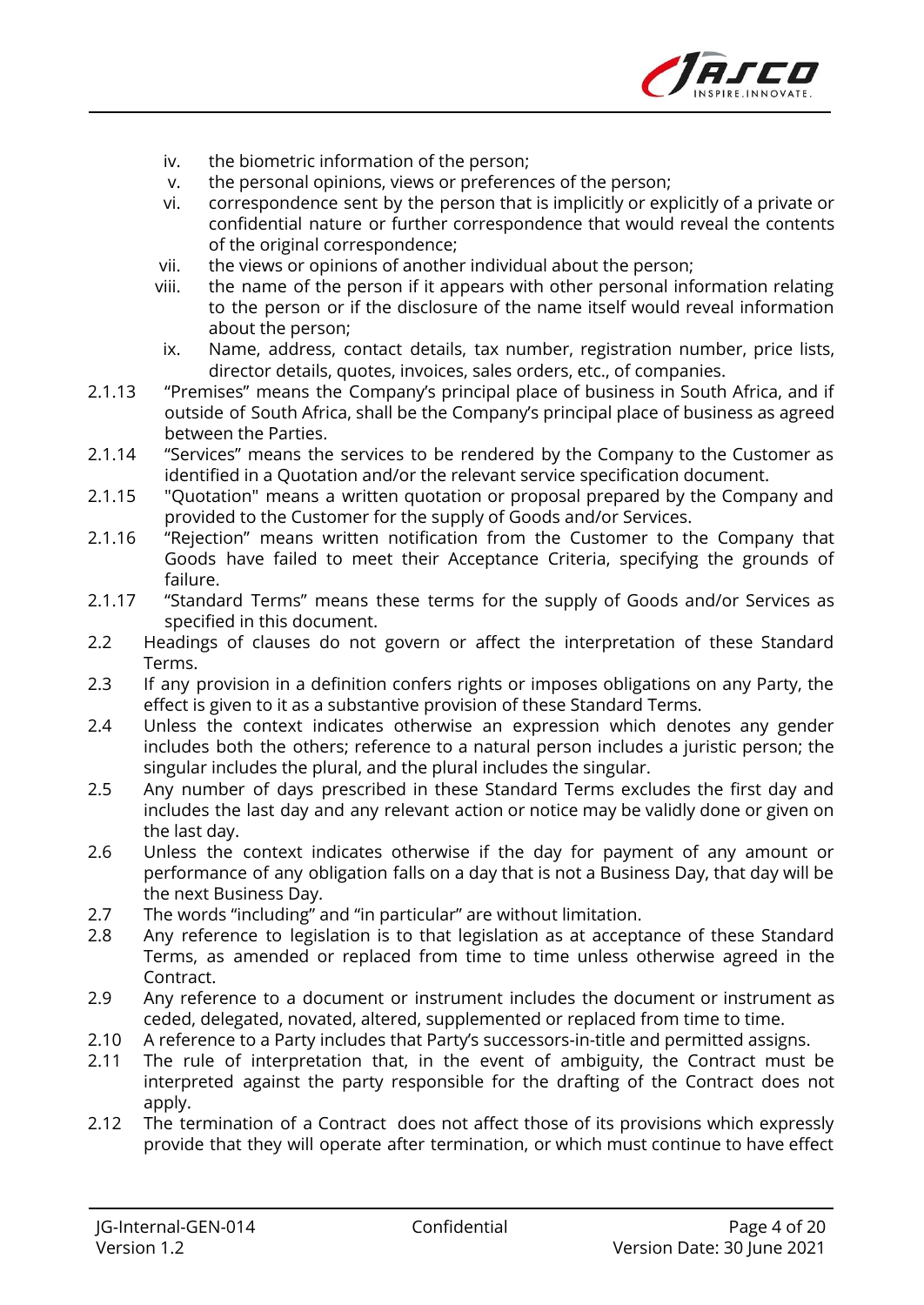

after termination, or which must by implication continue to have effect after termination.

### **3. Duration**

- 3.1 These Standard Terms commence and are applicable on written acceptance by the Customer of each Quotation, unless agreed otherwise in writing between the Parties, and endures until fulfilment of the Parties' obligations, unless terminated earlier in accordance with these Standard Terms.
- 3.2 Quotations are open for acceptance by the Customer in writing within thirty (30) days (or such longer time as may be specified therein) after the date of the Quotation.
- 3.3 No statement, recommendation, figure, advice, formula, specification, illustration, diagram, price list, dimension, weight, performance estimate, drawing or any other representation given by the Company to the Customer shall form part of these Standard Terms or be construed as a representation inducing the Contract unless agreed by the Parties in writing.
- 3.4 Any termination or expiry of these Standard Terms shall not result in the termination of any order of Goods currently in force, except to the extent that such orders are terminated pursuant to these Standard Terms or to the extent that these Standard Terms provide otherwise. The termination or expiry of one order by the Customer shall not result in the termination of any other orders currently in force and made by such Customer, except to the extent that such orders are terminated pursuant to these Standard Terms.
- 3.5 Any purchase order terms provided by the Customer are invalid and hereby rejected. Acceptance of a purchase order or accepted Quotation by the Company shall not constitute acceptance of such Customer-stipulated terms provided on a purchase order from the Customer and/or any other communication medium from the Customer to the Company.

# **4. Order of precedence**

- 4.1 Where any of the provisions of a Quotation shall be found to conflict with or differ from the provisions of these Standard Terms, the provisions of the Quotation shall prevail.
- 4.2 If Quotations in respect of the same Goods and/or Services conflict, the one agreed by the Parties later in time prevails.

# **5. Supply of Goods**

- 5.1 The Company will supply the Goods and/or Services described, and in the quantities specified, in the Quotation to the Customer.
- 5.2 The Goods and/or Services will be delivered and, where applicable installed, in accordance with clause 6.
- 5.3 Notwithstanding any other term of these Standard Terms, where the Goods and/or Services comprise software, unless otherwise stated: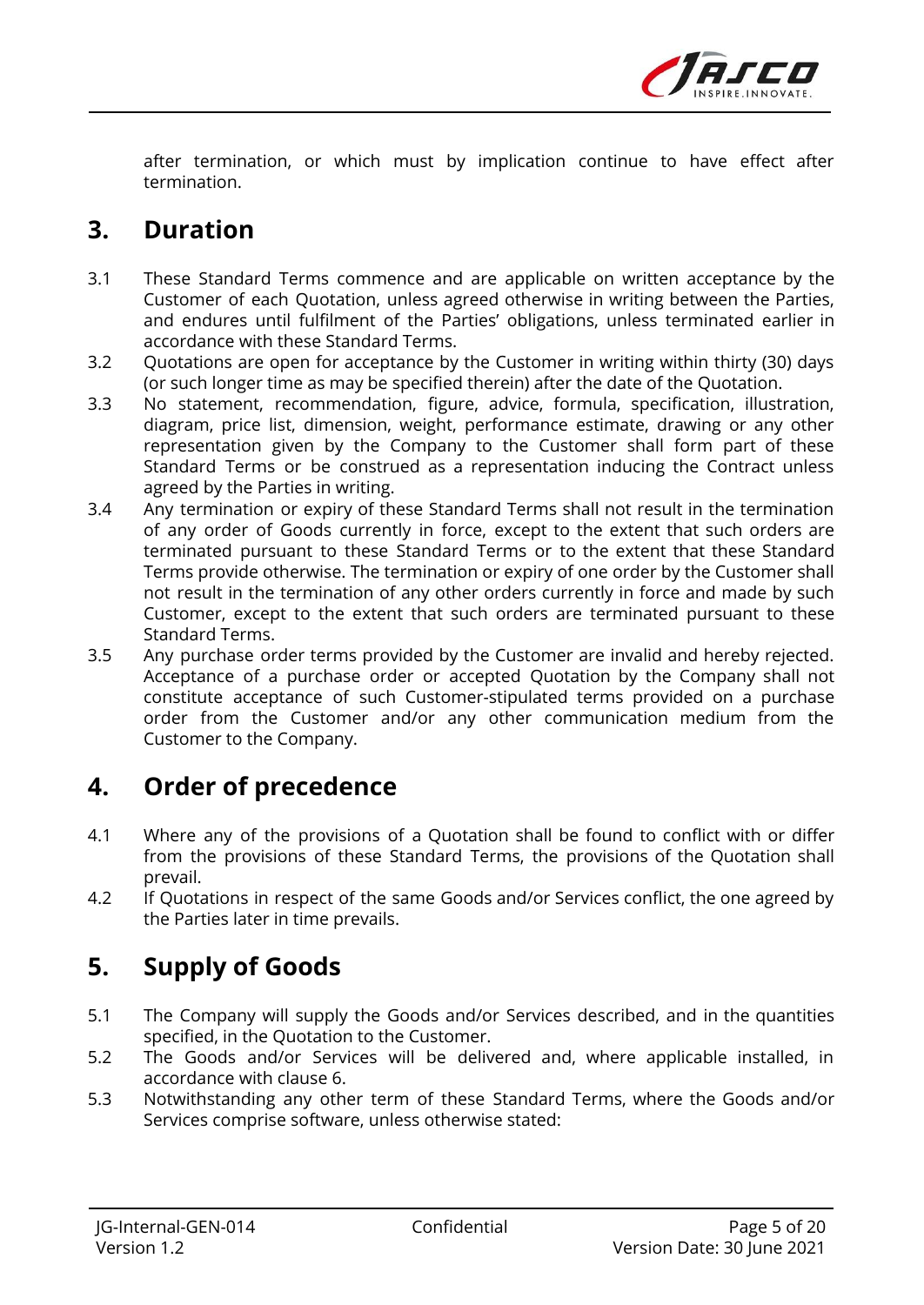

- 5.3.1 The Customer will be required to sign a license agreement before delivery of software can be effected;
- 5.3.2 Installation of software in all cases remains the Customer's responsibility; and
- 5.3.3 The Customer shall rely on the warranty of the owners of the software and shall have no recourse to the Company in respect of defective or unsatisfactory software.
- 5.3.4 The Company processes Personal Information in accordance with the Protection of Personal Information Act 4 of 2013 and the General Data Protection Regulation as described in the Company's Privacy Statement. The Privacy Statement is available on the Jasco Website (*jasco.co.za*).

# **6. Delivery and Installation of Goods**

- 6.1 Unless otherwise agreed in writing, the Customer must take delivery of all Goods at the Company's Premises. If the Company agrees to deliver the Goods at any other location, the Customer will pay all delivery costs incurred by the Company.
- 6.2 The Company may deliver Goods forming the subject matter of Quotations in whatever quantities and on however many separate occasions as is agreed between the Parties.
- 6.3 The Customer must take delivery of Goods when delivery is tendered by the Company and as agreed by the Parties. The Company does not guarantee delivery on any specific date, but will endeavour to give delivery on the dates stated on the Quotation. The Company further acknowledges that time is of the essence. Notwithstanding any time or date for delivery stipulated by the Customer, the Company shall not be liable for any Losses arising from delays in delivery or failure to deliver for any reason whatsoever and neither shall such delay or failure entitle the Customer to terminate any Contract.
- 6.4 The Customer must acknowledge the receipt of Goods of which it has taken delivery by means of signature on the delivery note accompanying the Goods.
- 6.5 Subject to the warranty in clause 15, any complaint from the Customer in connection with the Goods including in respect of the quality, packaging, failure on delivery, damage in transit or short delivery must be received by the Company in writing within seven (7) days of delivery of the Goods. The Company will replace incorrect or damaged Goods, in respect of which notice is received within the seven (7) day period, at no extra charge. In the event that the Company has to procure new stock from its suppliers, it will replace incorrect or damaged Goods within seven (7) days from receipt of said stock at the Premises of the Company. The Customer will reimburse the Company on demand for any expenses incurred and the cost of the replacement Goods if it transpires that replacement Goods were not in fact required.
- 6.6 Failing notification within seven (7) days, any Goods delivered by the Company to the Customer which are not subject to Acceptance in terms of clause 11 shall be deemed to conform to the description on the Quotation, and to have been delivered in the quantity specified on the Company's delivery note, without damage of any nature.
- 6.7 The Company shall, provided it deems it appropriate and at the Customer's request and expense (unless otherwise agreed in writing), deliver and install the goods at the Customer's premises.
- 6.8 The Customer shall, at its own expense, prepare its premises in accordance with the Company's installation instructions and procedures and such preparation shall be completed at least 72 hours prior to the delivery date.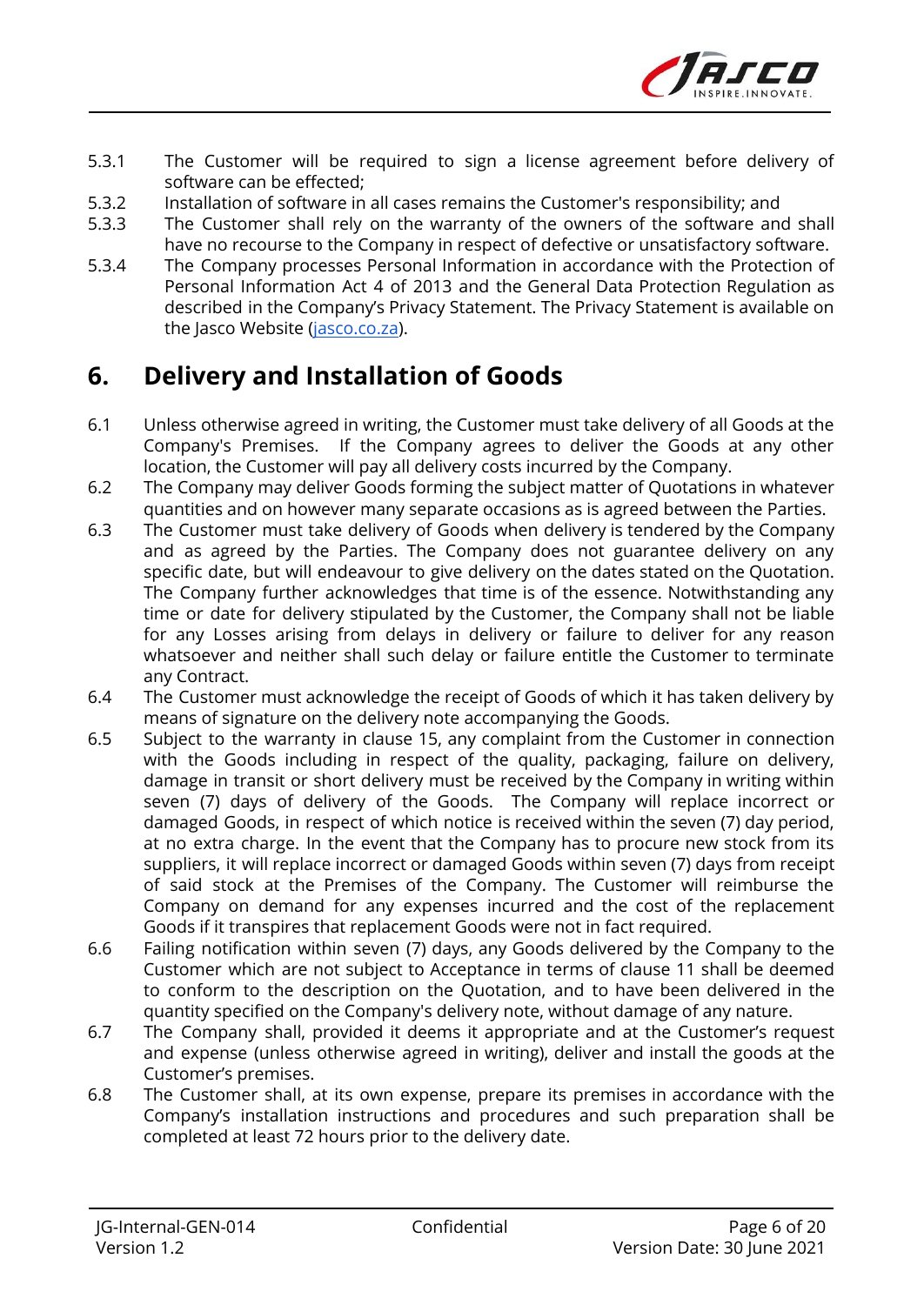

- 6.9 The Customer shall bear all the costs in respect of any electrical, structural or non-structural alterations required at its premises and in respect of the purchase, installation and assembly of inter alia any emergency electrical power generating equipment or disaster recovery equipment, required.
- 6.10 The Customer shall render every assistance necessary and ensure access as may be reasonably required to enable the Company to effect a speedy installation. Installed Goods are subject to Acceptance in terms of clause 12.
- 6.11 The Customer acknowledges that the Solution installed or delivered is subject to the terms of use, licence conditions and specific restrictions of the OEM as updated from time-to-time and explicitly agrees to adhere to these.
- 6.12 The Customer acknowledges that the successful operation of the Goods is conditional to the volume of transactions, data throughput, usage intensity, capacity limitations or similar design assumptions ("the Parameters") that the relevant solution design was based on.
- 6.13 The Company may at any stage request The Customer to upgrade the solution should it become clear that the solution no longer accommodates the planned growth within the Parameters or the components.
- 6.14 The Customer acknowledges that if the Solution runs out of capacity or resources in terms of the Parameters due to increased usage, The Company will be indemnified against any loss of data, damages or cause of damage to third party software or integration as a result of such lack of capacity.

# **7. Supply of Services**

- 7.1 The Company will render the Services described in the Quotation to the Customer at the Premises. If the Company agrees to render the Services at any other location, the Customer will pay all costs incurred by the Company.
- 7.2 The Company will use reasonable care and skill to perform the services identified in the Quotation, offer or otherwise agreed under the Contract.
- 7.3 The Company shall use all reasonable endeavours to complete its obligations within the timelines defined in the Quotation.

# **8. Proof of Concept Goods**

- 8.1 Should the Company supply any Goods to the Customer on the basis of a trial, evaluation and/or proof of concept, the Customer:
- 8.1.1 acknowledges that the Goods are provided for demonstration purposes only,
- 8.1.2 will only be used to evaluate the functionality of the Goods and to test the suitability thereof. The Goods shall not be used for any commercial or production purpose,
- 8.1.3 acknowledges that the Company retains ownership of the Goods at all times,
- 8.1.4 agrees to insure the Goods in full, and
- 8.1.5 accepts that the Company reserves the right to charge the Customer the full value of the Goods in the event of any damage, or if the Goods are not returned before the required date.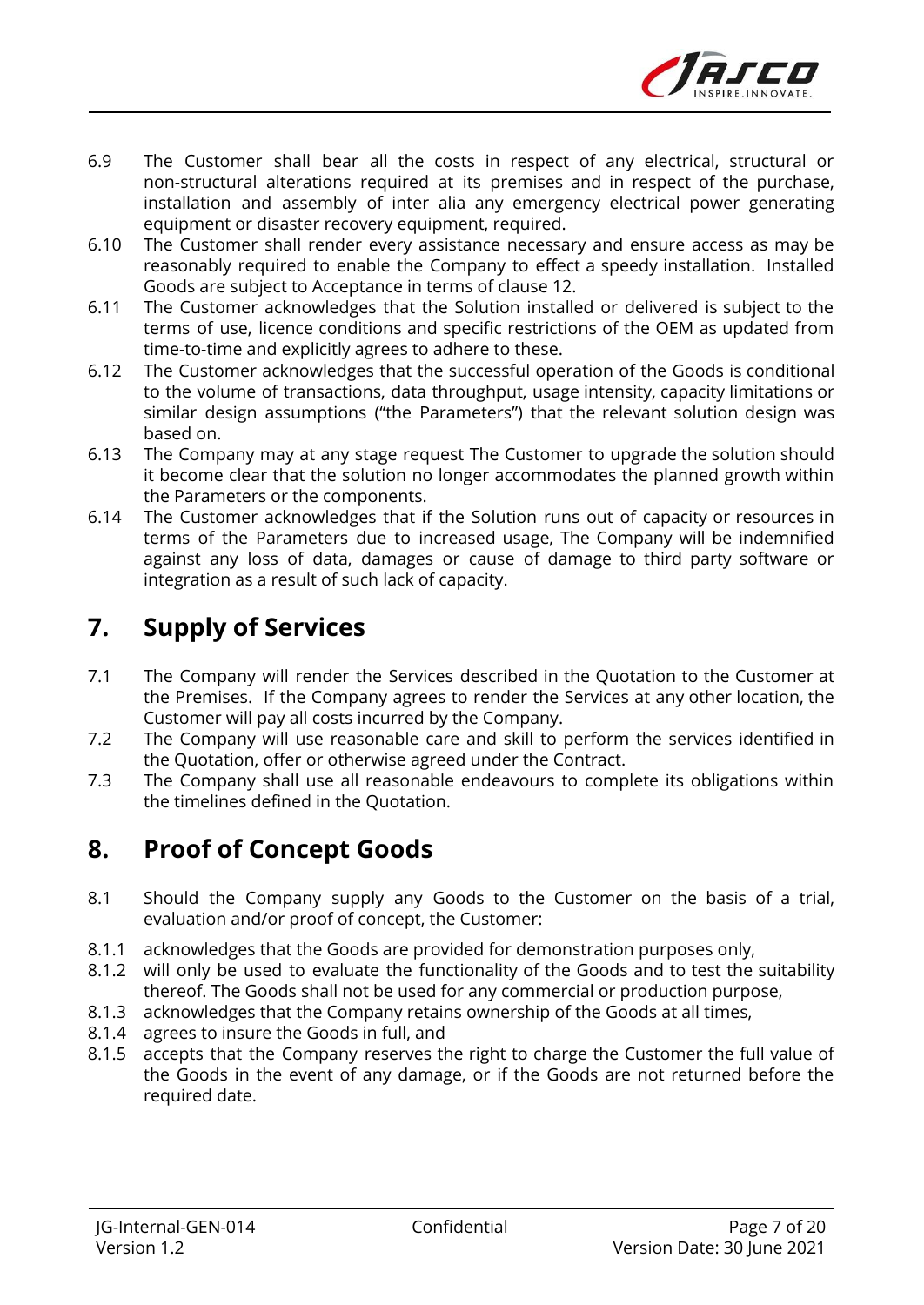

# **9. Price**

#### **9.1. General**

9.1.1 The Customer will pay the price for the Goods and/or Services stated in the Quotation, subject to any adjustments under clauses 9.2, 9.3 and 9.4. The Company will give written notice of any increase in the price of the Goods and/or Services prior to delivery of the Goods or the provision of the Services.

#### **9.2. Taxes and additional costs related to importing, delivery and shipping**

- 9.2.1 The price given in the Quotation shall not, unless otherwise specified, include any taxes, additional charges, duties or levies or any charges for the Customer's special packaging requirements. If any of these are specified in the Quotation and increased before delivery, the increase shall be for the Customer's account.
- 9.2.2 The Company shall be entitled to increase the price in respect of any local or foreign withholding or other taxes or charges, which the Customer is required to withhold.

#### **9.3. Quotation changes**

- 9.3.1 Prices quoted are valid for the Goods and/or Services as indicated in the Quotation only. Any changes by the Customer in the Goods and/or Services requested may lead to price adjustments. A new Quotation or variation quotation, reflecting the changes to the request, must be accepted by the Customer in writing prior to delivery of the Goods.
- 9.3.2 Should the Customer require and/or consume any item in excess of the number stated on the Quotation, the Company will invoice the Customer for the actual quantity provided of each line item.
- 9.3.3 Neither Party hereto shall be prejudiced in any way by inadvertent errors or omissions made by such Party in connection with any Quotation provided such errors and omissions are corrected promptly in writing following discovery thereof. Upon the discovery of an inadvertent error or omission by either Party hereto, appropriate adjustments shall be made as soon as practicable to restore the Parties, to the fullest extent possible, to the position they would have been in had no such inadvertent error or omission occurred.
- 9.3.4 The Company reserves the right to increase the price of the Services annually and will provide notification of such increase to the Customer by no less than 30 calendar days prior to the effective date of the increase.

### **9.4. Exchange rate variations**

- 9.4.1 Quotations are based on the ruling exchange rate on the date of the Quotation.
- 9.4.2 Where the price given in the Quotation is subject to exchange rate variations, the Company will as soon as possible after receipt of the Customer's accepted Quotation, obtain, at its own expense, forward cover for any change in the exchange rate. The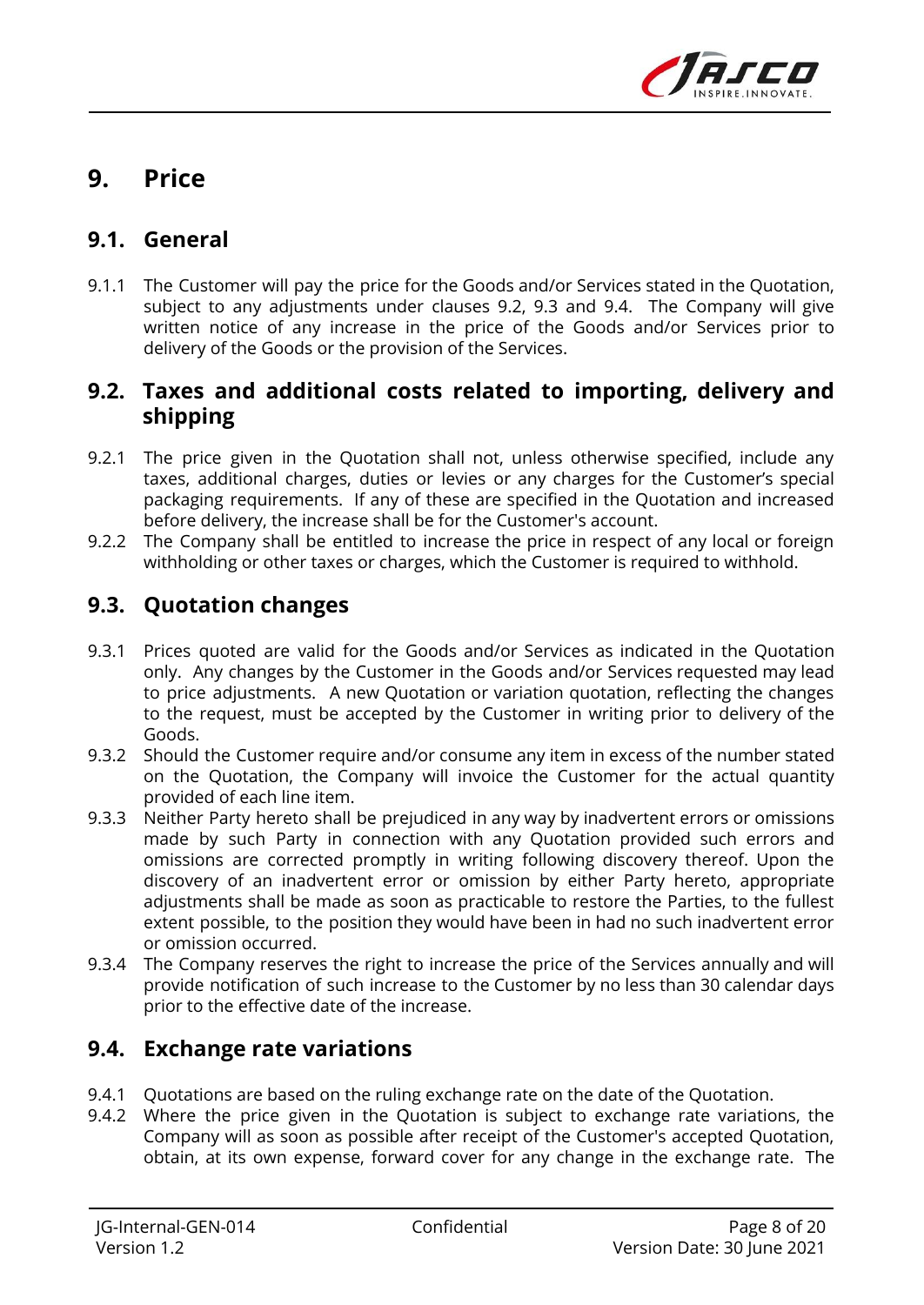

rate at which such cover is obtained will be used to calculate the final price of the goods and the Customer will be advised of the final price promptly thereafter.

- 9.4.3 In making adjustments to the price in terms of this clause 9.4.1, the Company shall be obliged to disclose to the Customer only the amount subject to the variation and the rate at which forward cover was obtained. The Customer shall not be entitled to receive other information relating to the cost or price analysis of the Goods sold.
- 9.4.4 The Customer may request that forward cover be purchased at any point after placing a purchase order. The Company shall obtain this forward cover and use this rate to provide a final and fixed price of the Goods to the Customer.

#### **9.5. Disputes as to price adjustments**

- 9.5.1 If the Customer disputes the Company's right to increase the price of the goods and/services or the amount of any increase, the Customer shall give written notice to that effect to the Company within seven (7) days after the Company's notice of the increased price, failing which the increased price shall be deemed accepted.
- 9.5.2 The Parties will negotiate in good faith to resolve the dispute. If the dispute cannot be resolved between the parties within seven (7) days of the Company's receipt of the Customer's notice in terms of clause 9.5.1, it shall be referred for a decision to the Company's auditors, as appointed by the Company from time to time.
- 9.5.3 A certificate signed by the Company's auditors as to the amount of any increase shall be prima facie proof of the amount due to the Company and shall be binding upon both parties.

### **10. Payment**

- 10.1 If the Company's credit control clearance procedure results in credit being granted to the Customer in respect of a particular Quotation, then in respect of each delivery, unless otherwise specified in the Quotation, payment is due within thirty (30) days from the date of the Company's invoice.
- 10.2 If the Company does not extend credit to or withdraws credit from the Customer, Goods and/or Services must be paid for in full, prior to or on the date of delivery.
- 10.3 If any amount due to the Company is not paid on the due date, the Customer will be liable to pay interest on the overdue amount at the rate of two percent (2%) above the Company's fluctuating prime bank overdraft lending rate, calculated with effect from the due date of payment to final date of payment, both days inclusive, compounded monthly.
- 10.4 All payments shall be made to the Company by way of electronic funds transfer in the home currency of the Company (unless payment in another currency is specified) and free of exchange, deduction or set-off into the Company's bank account or in another method specified by the Company in writing.
- 10.5 A certificate signed by the Company's Financial Director, Financial Manager or Credit Manager as the case may be, specifying the amount owed by the Customer to the Company and also stating that the said amount is due and owing, shall be prima facie proof of the amount of such indebtedness.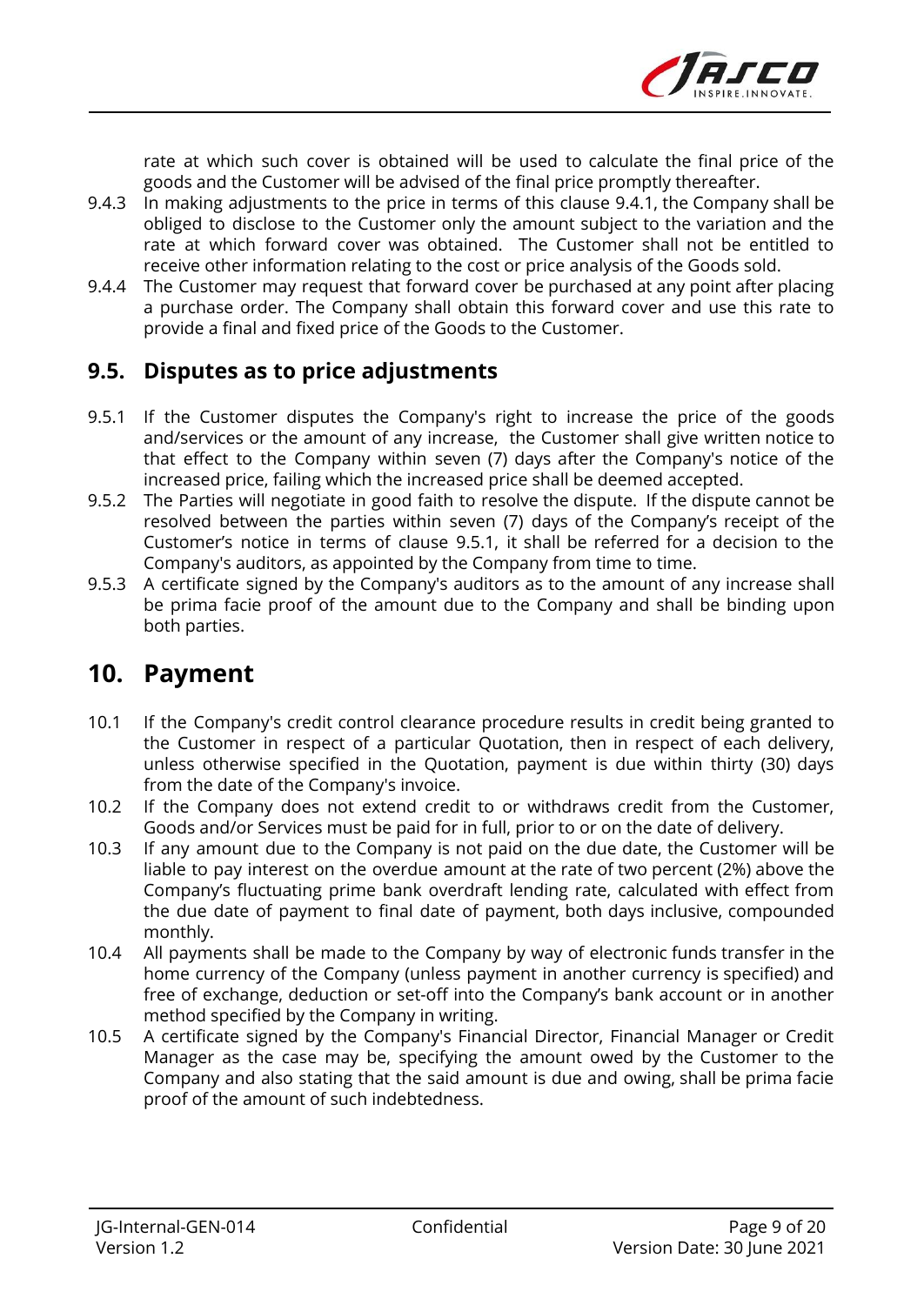

# **11. Risk and Ownership**

- 11.1 Where delivery occurs at the Company's Premises, all risk of loss or damage to the Goods passes to the Customer on delivery. Where the Customer has requested delivery at another location, all risk of loss or damage to the Goods passes to the Customer when the Goods leave the Company's Premises.
- 11.2 Notwithstanding clause 11.1, if delivery or installation of any of the Goods is delayed due to the fault, negligence or breach by the Customer of any of its obligations in terms of clause 11, all risk of loss or damage to the Goods passes to the Customer on the date on which delivery is tendered by the Company. The Customer shall be liable to the Company for any resulting Losses and will reimburse the Company for its reasonable expenses, including storage charges, on demand.
- 11.3 Notwithstanding anything to the contrary in these Standard Terms, ownership of Goods will only pass to the Customer upon the Company's receipt of the full purchase price as reflected in the relevant Quotation.

### **12. Acceptance of Goods and/or Services**

- 12.1 Where Goods and/or Services are subject to Acceptance by the Customer, the Company and the Customer may agree Acceptance Criteria and Acceptance Tests applicable to the Goods in writing, prior to the date of delivery to the Customer. Acceptance Tests and Acceptance Criteria form part of the Quotation to which they correspond. If no Acceptance Criteria or Acceptance Tests are agreed then signature by the Customer for the Goods and/or Services will constitute Acceptance in terms of the Contract.
- 12.2 Acceptance Tests will be performed by the Customer or an independent third party appointed by it, in order to ascertain whether Goods and/or Services meet their Acceptance Criteria. The Company will give reasonable assistance required by the Customer to properly undertake Acceptance Testing of all Goods.
- 12.3 Where no time period for Acceptance Testing is agreed, the Customer will have ten (10) Business Days within which to implement the Acceptance Test to the Goods. Goods and/or Services will be deemed Accepted if the Customer fails to give notice of its Acceptance or Rejection of the Goods and/or Services within the time permitted or uses the Goods and/or Services in a commercial or production environment. The Customer bears the risk of any adverse consequences of use of Goods and/or Services for which no notice of Acceptance has been given.
- 12.4 If the Customer Reject's any Goods and/or Services, it may:
- 12.4.1 return the Goods to the Company for remediation together with the reasons for the Goods' failure to meet its Acceptance Criteria. The Company will remedy the faults within ten (10) Business Days or such longer period agreed to by the Parties and the Goods will be resubmitted to the Customer for Acceptance Testing. Clauses 12.1 to 12.4 apply to the re-submission and further Acceptance Testing of all Goods until they have met their Acceptance Criteria;
- 12.4.2 accept the Goods and/or Services at a reduced charge by agreement with the Company.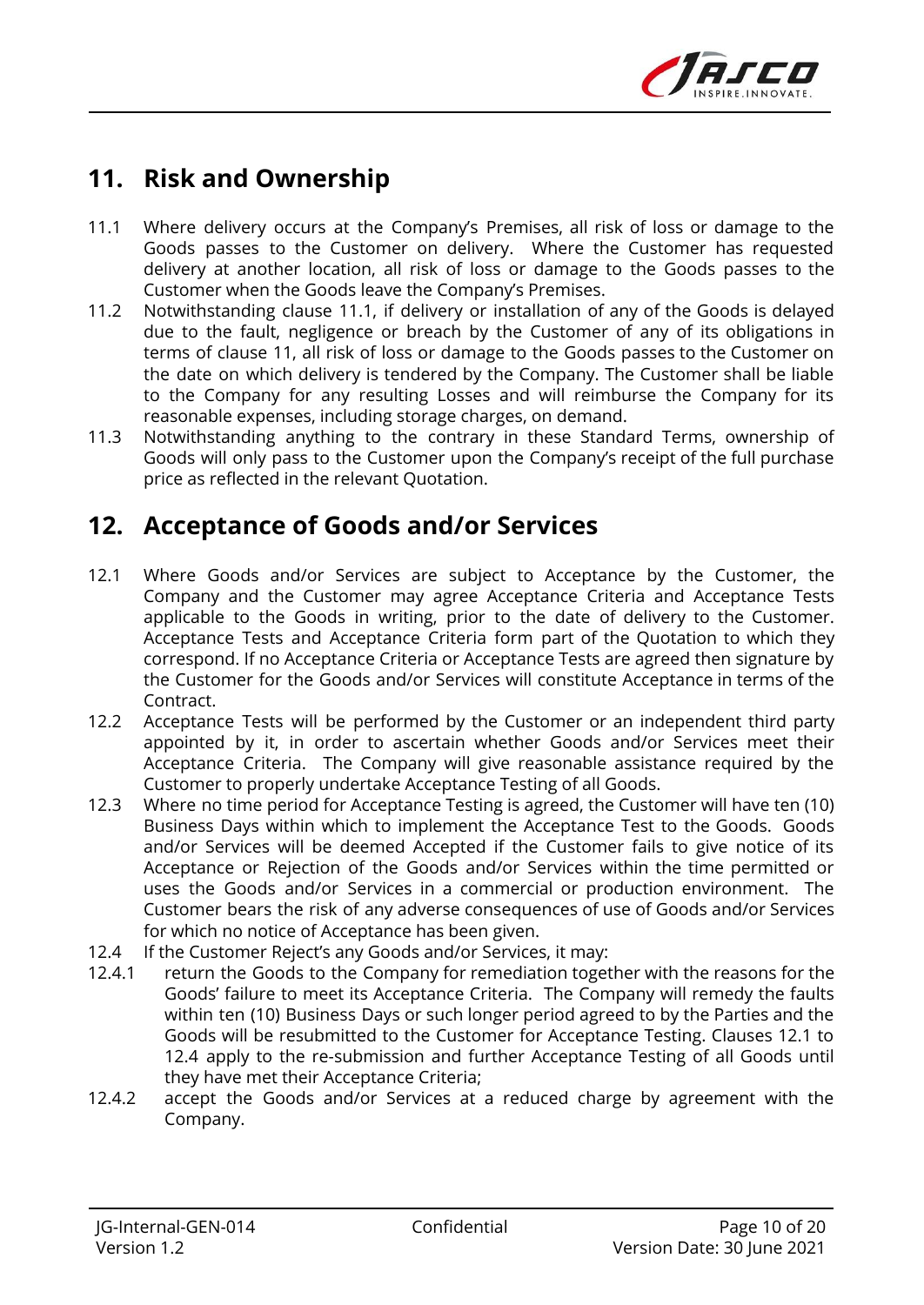

12.5 The Customer may change the date of the delivery of any Goods and/or Services with the written agreement of the Company, provided that agreement is not unreasonably withheld. The Customer will bear the cost of the change, if any.

### **13. Suspension of Deliveries and Repossession of Goods**

- 13.1 Subject to clause 21, if any amount due and payable by the Customer to the Company is in arrears, the Company shall have the right, until such amount has been paid, to: suspend any deliveries of Goods and the provision of Services under the Contract or any other contract then in force between the Company and the Customer.
- 13.2 The Company, in addition to any other remedies which it may have, shall have the right, which the Customer shall permit, to repossess any Goods sold to the Customer and any written works produced as a result of rendering the Services in respect of which payment in full has not been received timeously.
- 13.3 If the Customer sells the Goods before it has paid for them in full it shall be obliged to incorporate in the terms of such sale, provisions reserving ownership of the goods to the Company until the Company has received the purchase price in full and provisions enabling the Company to exercise its rights in terms of Clause 13.2 against the purchaser of such Goods. Written notice of the Company's rights must also be given to the landlord of any premises on which the Goods are situated. Copies of the sale agreements or notices to landlords must also be provided to the Company upon request.

### **14. Warranties**

- 14.1 The Customer shall rely on the pass through warranty of the OEMs (Original Equipment Manufacturers) and shall have no recourse to the Company in respect of errors, defective or unsatisfactory Components and / or software.
- 14.2 The Company warrants the Goods, developed or manufactured by the Company, to be free from any defect in the materials supplied by the Company or in workmanship, for a period of twelve (12) months or the period described in the Quotation from the date of delivery of the Goods.
- 14.3 The warranty given in Clause 14.1 and 14.2 shall not apply to defects caused by abnormal usage of or incorrect application of or incorrect installation for normal usage of the Goods or by any neglect on the part of any person other than the Company. The warranty given in these conditions shall lapse and be of no force and effect if repairs to any allegedly defective Goods are attempted or effected by any person not authorised thereto in writing by the Company.
- 14.4 If the Customer believes that the Goods are subject to a defect covered by this warranty it shall if possible, return the Goods at its own expense to the Company.
- 14.5 The Company warrants that it has the necessary skill and knowledge to perform the Services in accordance with the Contract.
- 14.6 If there is any defect in materials or workmanship covered by the warranties in this clause 15, the Company may either remedy such defect or reimburse the Customer the nett invoice price of the Goods and/or Services against delivery of the Goods and/or rendering of Services by the Company and shall in any event refund to the Customer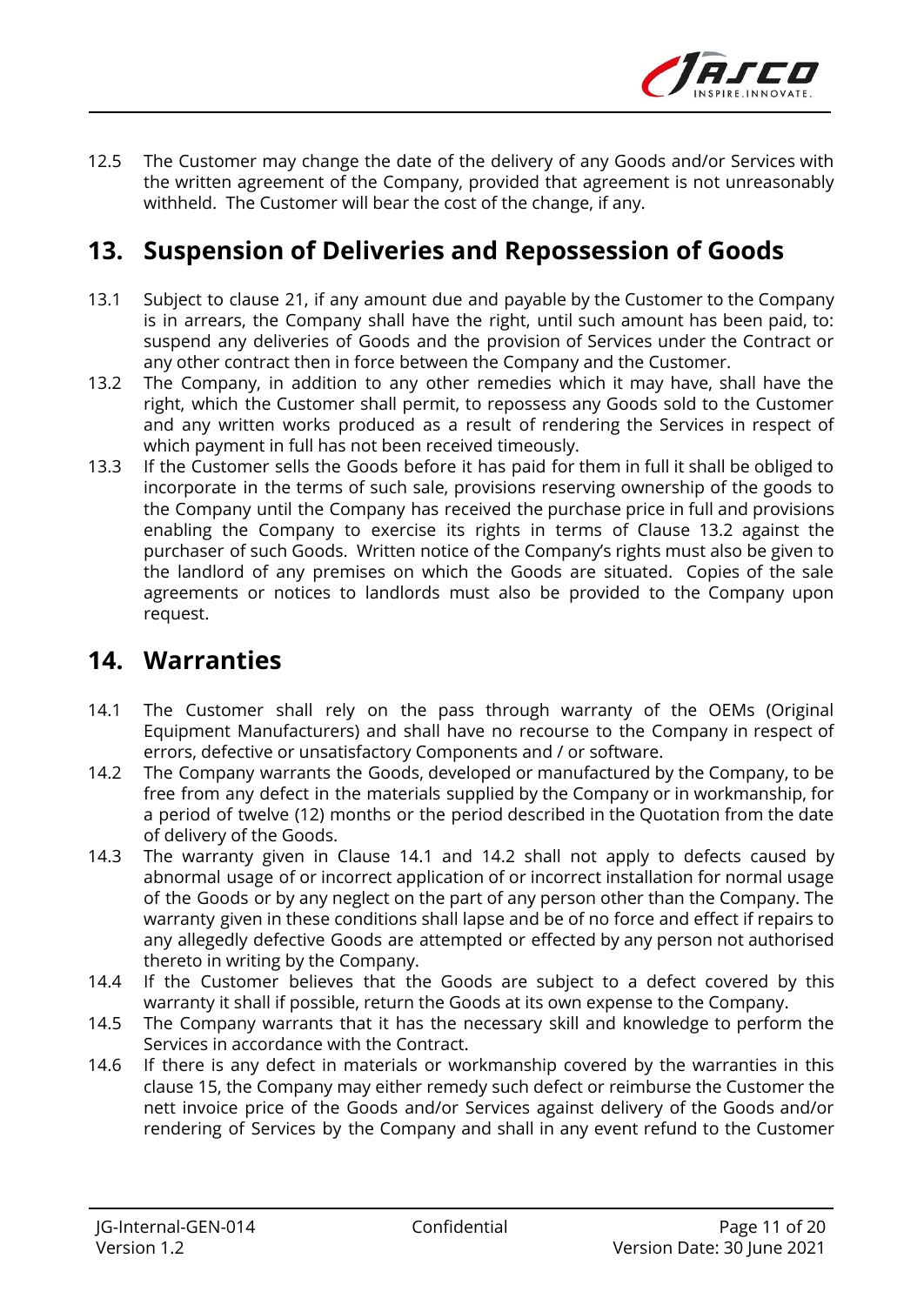

the charges reasonably incurred by the Customer in returning the defective Goods to the Company.

- 14.7 Should it transpire that the Goods and/or Services are not defective or that the defects are not covered by this warranty, the Customer shall pay the Company for its services rendered at the rate applicable at the time the services were rendered.
- 14.8 Save as set out in these Standard Terms, no warranty or guarantee (including those imposed by law) applies in respect of the Goods and/or Services supplied by the Company and the Company's sole liability shall be in terms of these Standard Terms.
- 14.9 The Parties warrant that they have the necessary power and authority to conclude and accept these Standard Terms.

### **15. Support and Maintenance**

15.1 The Company shall not, subject to the warranty in clause 14, be liable to carry out any service, maintenance or repair work on any of the Goods supplied and/or the Services rendered save as may be provided for in, and in terms of, a separate maintenance or service level agreement between the parties.

# **16. Confidentiality**

### **16.1. Rights in Confidential Information**

- 16.1.1 The Parties will not acquire any rights in respect of Confidential Information save as stated in these Standard Terms.
- 16.1.2 For the duration of the Contract and a period of 2 (two) years thereafter, each Party hereby undertakes to the other to keep confidential all information (written or oral) concerning the business and affairs of the other, that it shall have obtained or received as a result of the discussions leading up to or entering into or performance of these Standard Terms ("the information").
- 16.1.3 Each Party hereby undertakes to the other to make all relevant employees, agents, and subcontractors aware of the confidentiality of the information.
- 16.1.4 The obligations set forth in this clause shall survive the termination of the Contract.

### **16.2. Documents relating to the Goods and/or Services**

- 16.2.1 All drawings, manuals and other documents submitted to the Customer before conclusion of the Contract shall remain the property of the Company and shall be returned to the Company on demand. The Customer shall not make any form of copy of any of these documents without the Company's prior written approval or disclose their contents to any third party.
- 16.2.2 If the Company supplies any drawings, manuals or other documents to the Customer with any Goods sold and/or Services rendered, the Customer may not disclose the contents of these documents or provide any copies to any third party without the Company's prior written consent, except to persons purchasing the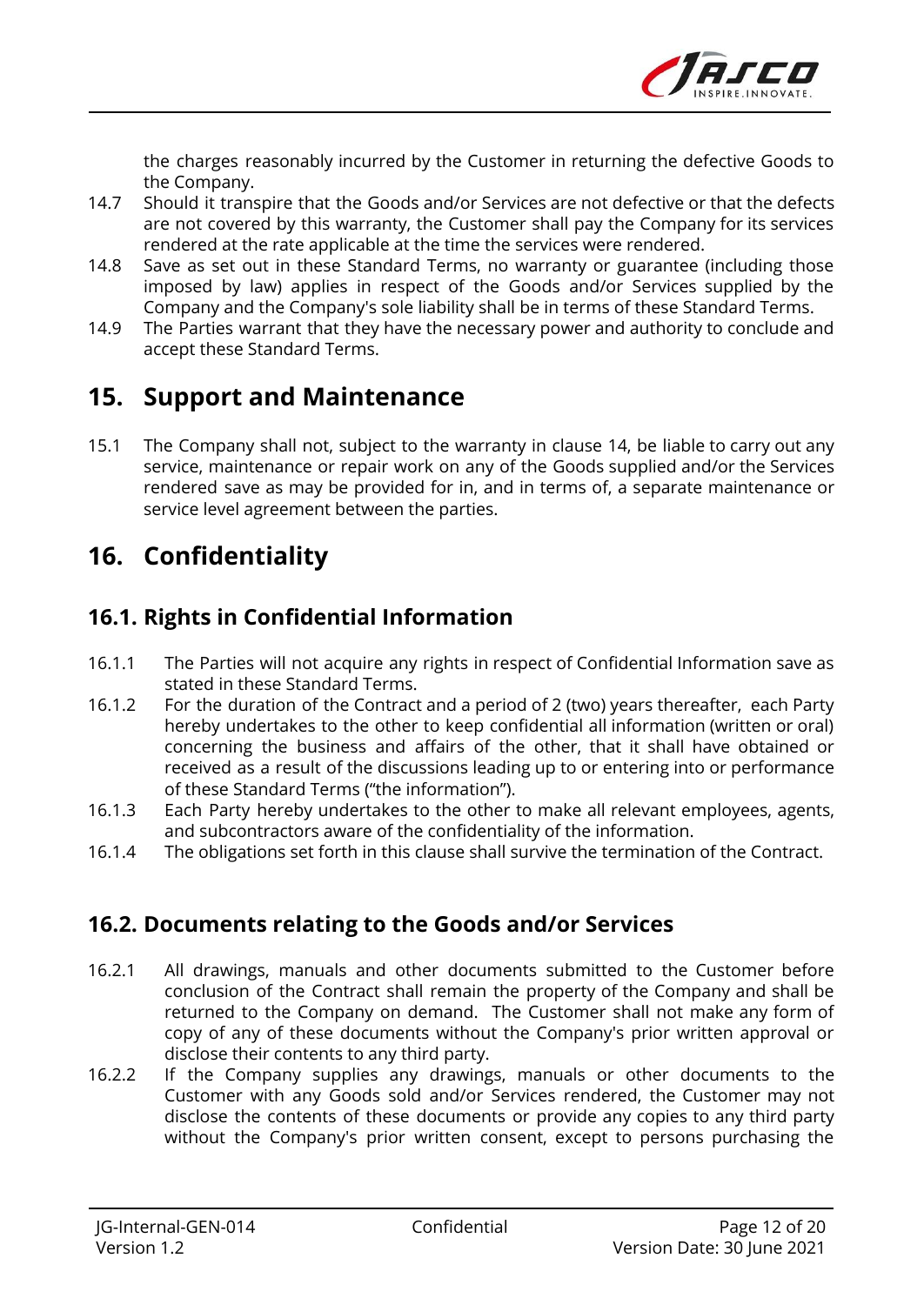

Goods from the Customer and provided that the Customer imposes a similar obligation upon such purchaser.

### **16.3. Disclosure of Confidential Information**

- 16.3.1 The Customer may disclose Confidential Information to its employees, directors, officers, professional advisors, agents, financiers and consultants, provided that it takes such steps as are necessary to ensure that they adhere to these Standard Terms. Any disclosure by such parties of the Confidential Information will be an unauthorised disclosure by the Customer.
- 16.3.2 The Company may authorise the Customer to disclose Confidential Information to a third party other than those stated in clause 16.3 at any time provided that such permission will be valid only if given in writing, for disclosure only to the third party identified in the written authorisation and for that specific instance of disclosure only. Clause 16.3 applies to all disclosures in terms of this clause 16.3.2.
- 16.3.3 The Company may disclose the Confidential Information in order to comply with law or the requirements of any stock exchange on which the shares of the Company are listed. In these circumstances, the Company will:
- 16.3.3.1 limit the disclosure only to that which is necessary to comply with the law or stock exchange requirements; and
- 16.3.3.2 advise the Customer in writing as soon as reasonably possible of the disclosure or intended disclosure specifying:(i) the Confidential Information subject to disclosure; (ii) the reasons for the disclosure; (iii) the law or stock exchange requirements under the direction of which the disclosure is made; and (iv) where applicable, the identity of any third party requiring disclosure.

### **16.4. Use of Confidential Information**

16.4.1 The Customer will not use the Confidential Information for any purpose other than that for which it is disclosed in connection with the Goods and/or Services, as otherwise permitted by the Company in writing in accordance with these Standard Terms.

### **16.5. Standard of Care**

- 16.5.1 The Parties will receive and use Confidential Information in such a way as to prevent any unauthorised access to it.
- 16.5.2 If a Party becomes aware that Confidential Information has been disclosed contrary to the terms of these Standard Terms, that Party must immediately:
- 16.5.2.1 Inform the other Party in writing specifying what Confidential Information has been disclosed, how and to whom it has or may have been disclosed, when the unauthorised disclosure took place and what steps will be taken to retrieve the Confidential Information and prevent future unauthorised disclosures;
- 16.5.2.2 Take such steps as are necessary or as the other Party directs to retrieve the Confidential Information from unauthorised persons and to prevent further unauthorised disclosure of the Confidential Information;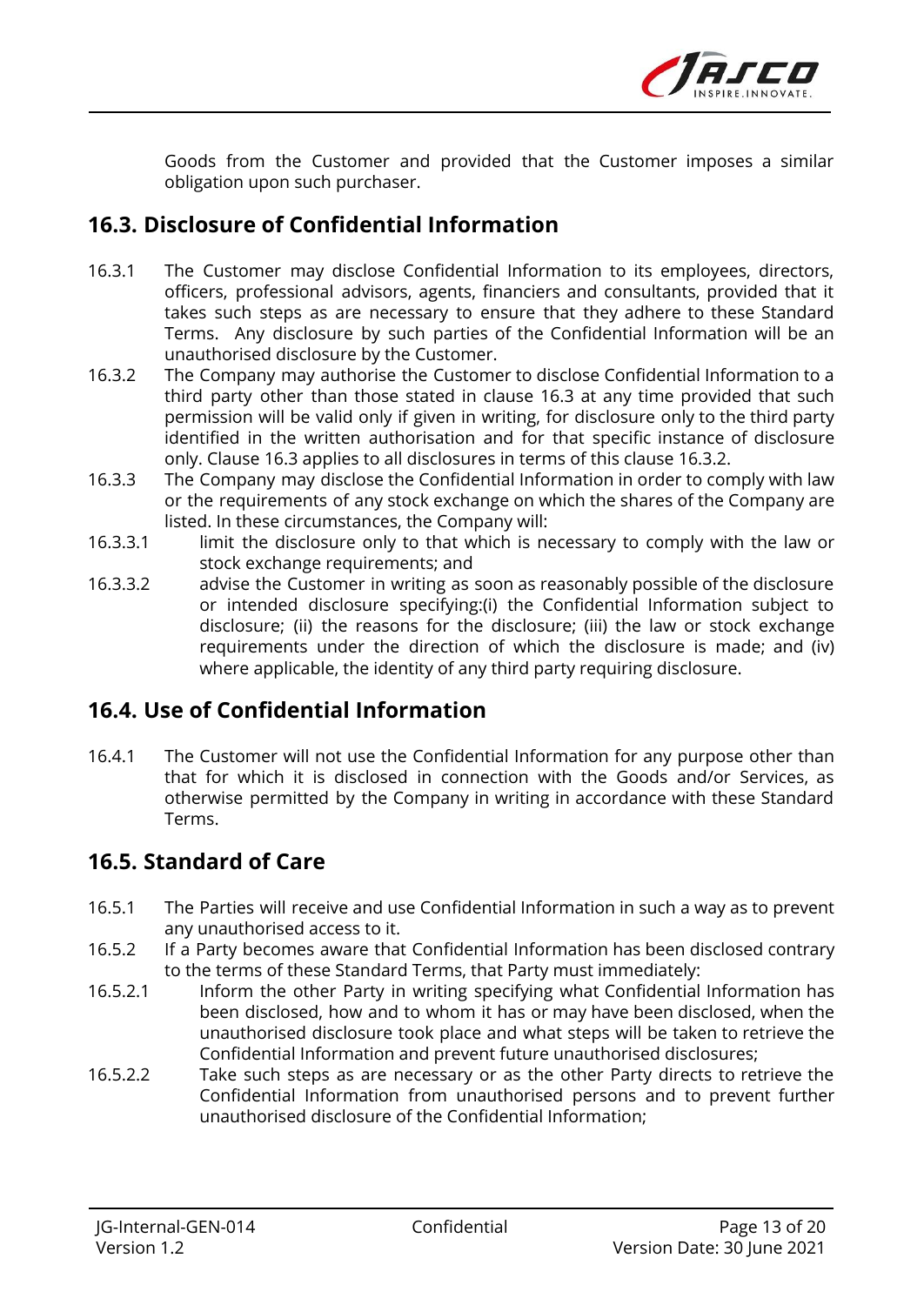

- 16.5.2.3 Cooperate with the other Party in taking any steps taken by it to retrieve the Confidential Information from unauthorised persons and to prevent further disclosure of the Confidential Information.
- 16.5.3 Clause 16.3.2 is without prejudice to any rights of the disclosing Party arising from the unauthorised disclosure of its Confidential Information.

### **16.6. Return of Confidential Information**

- 16.6.1 Upon the request of the disclosing Party, the receiving Party will return, destroy or expunge from any storage device all Confidential Information (other than documents prepared by the Customer) provided that if required by law or for purposes of using the Goods, the receiving Party may retain one copy of the Confidential Information for the period so required.
- 16.6.2 Where the Company has required destruction of the media containing Confidential Information the Customer must, on request, confirm in writing that it has destroyed all Confidential Information and made reasonable efforts to expunge Confidential Information stored electronically from any storage device on which it was held.
- 16.6.3 All requests in terms of clause 16.6.2 must be complied with within five (5) Business Days.

### **17. End-Users**

17.1 The Company shall be entitled at any time to deal directly with any person to whom the Customer has sold or ordinarily sells or hopes to sell any Goods, if in the Company's absolute discretion it considers that it is necessary to do so to protect any of its rights (whether in terms of these Standard Terms or any agreement), including its reputation.

# **18. Intellectual Property Rights**

- 18.1 All rights and interest in intellectual property in the Goods and/or Services, any adaptation, development or modification thereof, and any discoveries connected therewith, whether by the Company or the Customer shall vest in the Company or its licensors.
- 18.2 The Customer will not acquire any rights or interest in intellectual property in the Goods and/or Services save as stated in these Standard Terms.
- 18.3 The Company grants to the Customer a non-exclusive, irrevocable royalty-free, non-transferable licence to use, and to permit its contractors to use, any intellectual property embedded or incorporated in the Goods and/or written works developed, created or designed as a result of rendering Services (other than software for which a separate licence agreement is required). This licence extends to other Company intellectual property made available to the Customer under a Contract where the Company does not ordinarily require a specific licence agreement to be concluded in respect thereof or a fee to be paid for such licence. The Customer may use, and permit its contractors to use, the Company's intellectual property solely for its internal business purposes. This clause will survive termination of any other terms of these Standard Terms.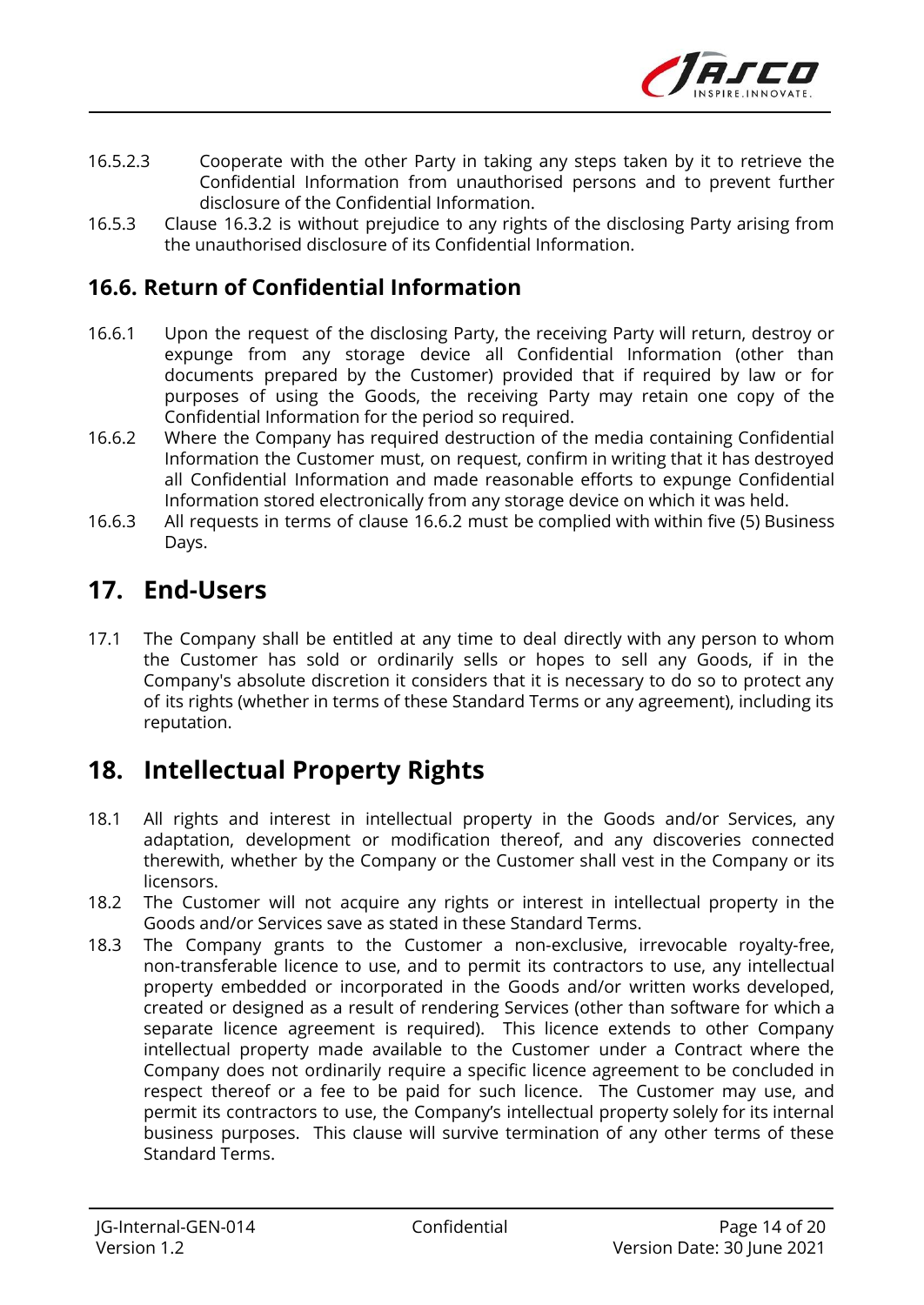

18.4 If any intellectual property rights in the Goods and/or Services are found to be registerable or patentable, the Company will be entitled to file applications for such registrations in its name in whichever country it chooses and the Customer shall, if and when so required by the Company, and at the expense of the Company, apply for or join in applying for a patent or such other registered protection as may be appropriate, on behalf of the Company and will execute all documents and do all things necessary for vesting the protection and all rights, title and interest in respect of the intellectual property rights to the Company or in such other person as the Company may specify, absolutely and as sole beneficial owner.

# **19. Indemnity**

- 19.1 The Customer indemnifies the Company against all Losses suffered (including costs on the attorney and own client scale) arising out of any:
- 19.1.1 breach of clauses 16 or 17;
- 19.1.2 infringement of intellectual property which takes place as a result of the Company following any instructions given to it by the Customer; or
- 19.1.3 any Losses arising from the use of the Goods and/or the Services rendered by the Company to the Customer, suffered by the Customer or a third party, after delivery of the Goods or rendering of the Services to the Customer.

### **20. Force Majeure**

- 20.1 Save for payments due from the Customer to the Company, either Party shall not be responsible for its failure to perform any obligation under these Standard Terms in the event that such failure is caused by force majeure.
- 20.2 For the purposes of these Standard Terms "force majeure" shall mean any circumstances which:
- 20.2.1 is beyond the reasonable control of the Company and for which it is not responsible; and
- 20.2.2 is not a circumstance which the Company could, by the exercise of a standard of care and skill which could reasonably be expected of the Company, have avoided.
- 20.3 Subject to the above, force majeure includes but is not limited to war (whether declared or not), revolution, invasion, insurrection, riot, civil commotion, mob violence, sabotage, blockade, embargo, boycott, the exercise of military or usurped power, fire, explosion, theft, storm, flood, drought, wind, lightning or other adverse weather conditions, epidemic, pandemic, quarantine accident, breakdown of machinery or facilities, strike, lockout or labour dispute, acts or restraints of government imposition, or restrictions or embargoes on imports or exports.
- 20.4 Notwithstanding the provisions of Clause 20.2, a labour dispute, strike or lock-out which could be resolved by the Company acceding to the demands of it shall be deemed to be an event of force majeure.
- 20.5 The Company shall give notice to the Customer of an event of force majeure within five (5) Business Days.
- 20.6 If the event of force majeure is of such a nature that it will result in impossibility of performance of the obligation in question the Customer shall be entitled within thirty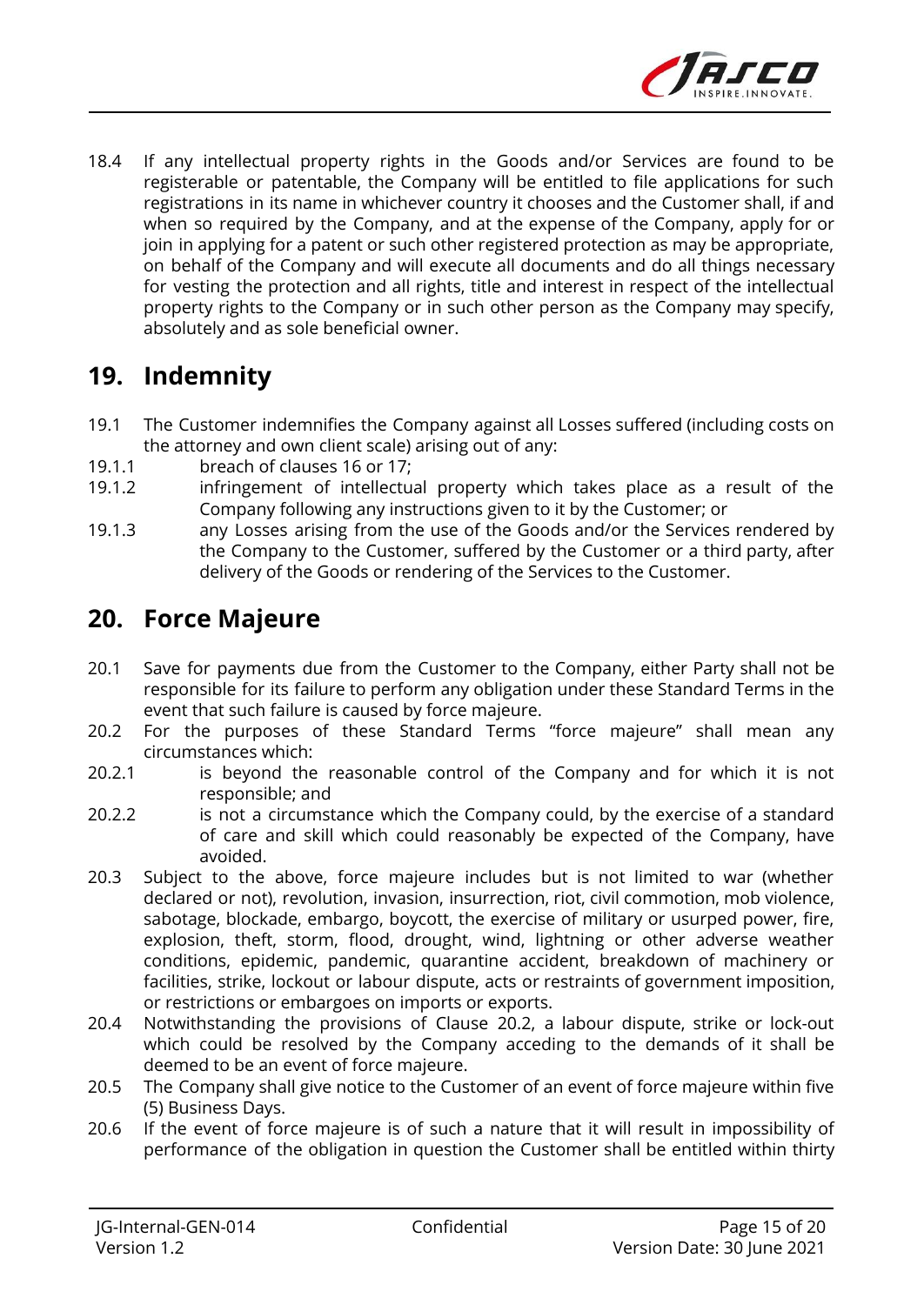

(30) days of receipt of notice of the force majeure event, to terminate these Standard Terms upon notice to the Company.

- 20.7 If the event of force majeure is of such a nature that it will not result in impossibility of performance of the obligation in question but will merely delay the performance thereof, the Company giving notice of such event of force majeure shall be entitled to such extension of time in which to perform such obligation as may be reasonable in the circumstances, taking into account the interests of both Parties: provided that if the force majeure situation persists for a period in excess of ninety (90) days, the Customer shall be entitled upon notice to the other to terminate these Standard Terms.
- 20.8 The Customer is not entitled to recover any damages which it may suffer as a result of premature termination in terms of this clause 20.

### **21. Breach and Termination**

- 21.1 The Company shall be entitled to terminate any Contract and/or these Standard Terms for any reason whatsoever by furnishing the Customer with thirty (30) days' written notice. All amounts due by the Customer to the Company from any cause arising, notwithstanding any earlier agreement for credit, shall immediately be due and payable.
- 21.2 Should any Party ("Defaulting Party") breach any of the provisions of these Standard Terms, then the other Party ("Aggrieved Party") may give the Defaulting Party fourteen (14) days' written notice or such longer period of time as the Aggrieved Party may specify in the notice, to remedy the breach. If the Defaulting Party fails to comply with the notice, the Aggrieved Party may:
- 21.2.1 claim immediate payment and/or performance by the Defaulting Party of all of the Defaulting Party's obligations that are due for performance; or
- 21.2.2 subject to clause 21.3, terminate the Contract upon written notice to the Defaulting Party where the breach constitutes a material breach,

in either event without prejudice to the Aggrieved Party's right to claim damages or to exercise any other rights that the Aggrieved Party may have under these Standard Terms or in law.

- 21.3 The Company shall be entitled to summarily terminate any Contract by written notice to the Customer and/or claim from the Customer immediate payment of any monies due by the Customer to the Company from any cause arising, notwithstanding any earlier agreement for credit, if:
- 21.3.1 the Customer fails to pay any amount due to the Company under these Standard Terms or Contract (if applicable) or any other agreement between the Parties on the due date thereof; or
- 21.3.2 the Customer breaches a material term of these Standard Terms; or
- 21.3.3 the Customer is sequestrated or placed in liquidation or under judicial management whether provisionally or finally; or
- 21.3.4 the Customer commits any act of insolvency; or
- 21.3.5 the Customer enters into any compromise with its creditors; or
- 21.3.6 the Customer fails to satisfy, take on appeal or on review any judgment granted against him within seven (7) days after the date of judgment.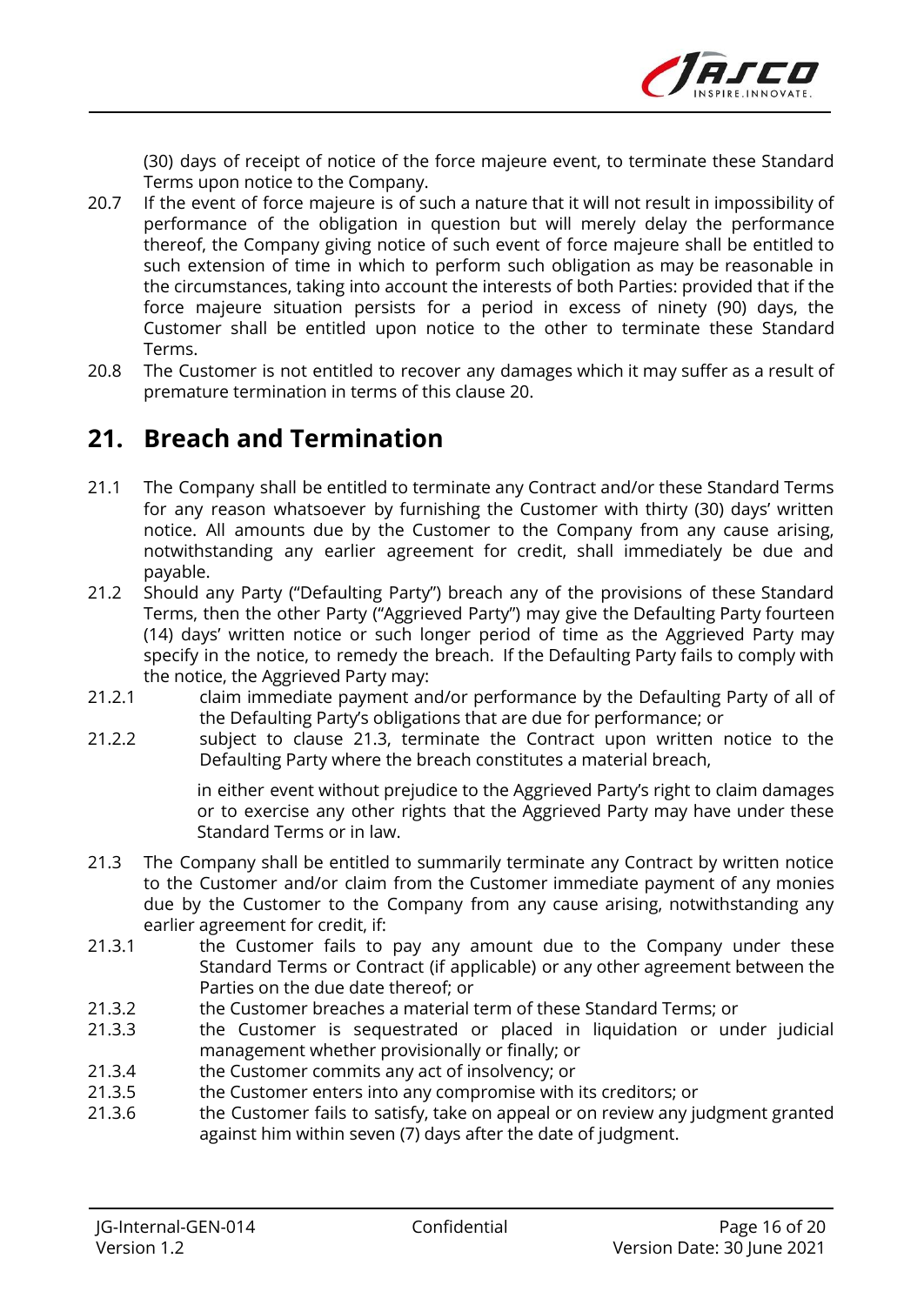

- 21.4 Any termination of these Standard Terms by the Company is effective on receipt of a notice of termination by the Customer (in the case of a breach in terms of clause 21.3.1 or 21.3.2) or the date of the breach (in circumstances mentioned in clauses 21.3.3 to 21.3.6).
- 21.5 Any termination is without prejudice to any claim that the Company may have in respect of any breach of these Standard Terms by the Customer arising prior to the date of termination.

# **22. Limitation of liability**

- 22.1 The Company's liability for direct Losses arising from or in connection with any Contract is limited to the amounts paid by the Customer under the Quotation in respect of which the Losses arise.
- 22.2 Notwithstanding clause 22.1, neither Party is liable for any consequential or indirect Losses.
- 22.3 The limitations of liability in this clause 22 do not apply to Losses arising from fraud or wilful misconduct.
- 22.4 Notwithstanding clause 22.1, the Company shall not be liable for any Losses whatsoever suffered by the Customer for:
- 22.4.1 The improper use of Goods; and/or
- 22.4.2 Services rendered as a result of inaccurate information, instructions or specifications given by the Customers.

# **23. Legal Charges**

23.1 In the event of the Company instructing its attorneys to recover money or Goods from the Customer, the Customer shall be liable for and shall pay all legal costs incurred by the Company on an attorney and own client scale including collection commission and tracing agents charges.

### **24. No Relaxation**

24.1 No relaxation which the Company may give at any time in regard to the carrying out of any of the Customer's obligations in terms of any Contract shall prejudice or be a waiver of any of the Company's rights in terms of that or any other Contract.

# **25. Dispute Resolution**

- 25.1 Any dispute arising from or in connection with these Standard Terms, its breach, termination or cancellation must be resolved in terms of this clause 25.
- 25.2 Disputes must be referred to senior executives of each Party with settlement authority as soon as possible for attempted resolution. The Parties' senior executives must attempt to resolve the dispute as speedily as possible and will meet as often as necessary to do so. Any settlement must be recorded in writing and signed by authorised persons on behalf of each Party. The senior executives will have failed to resolve the dispute when either Party declares this to be the case.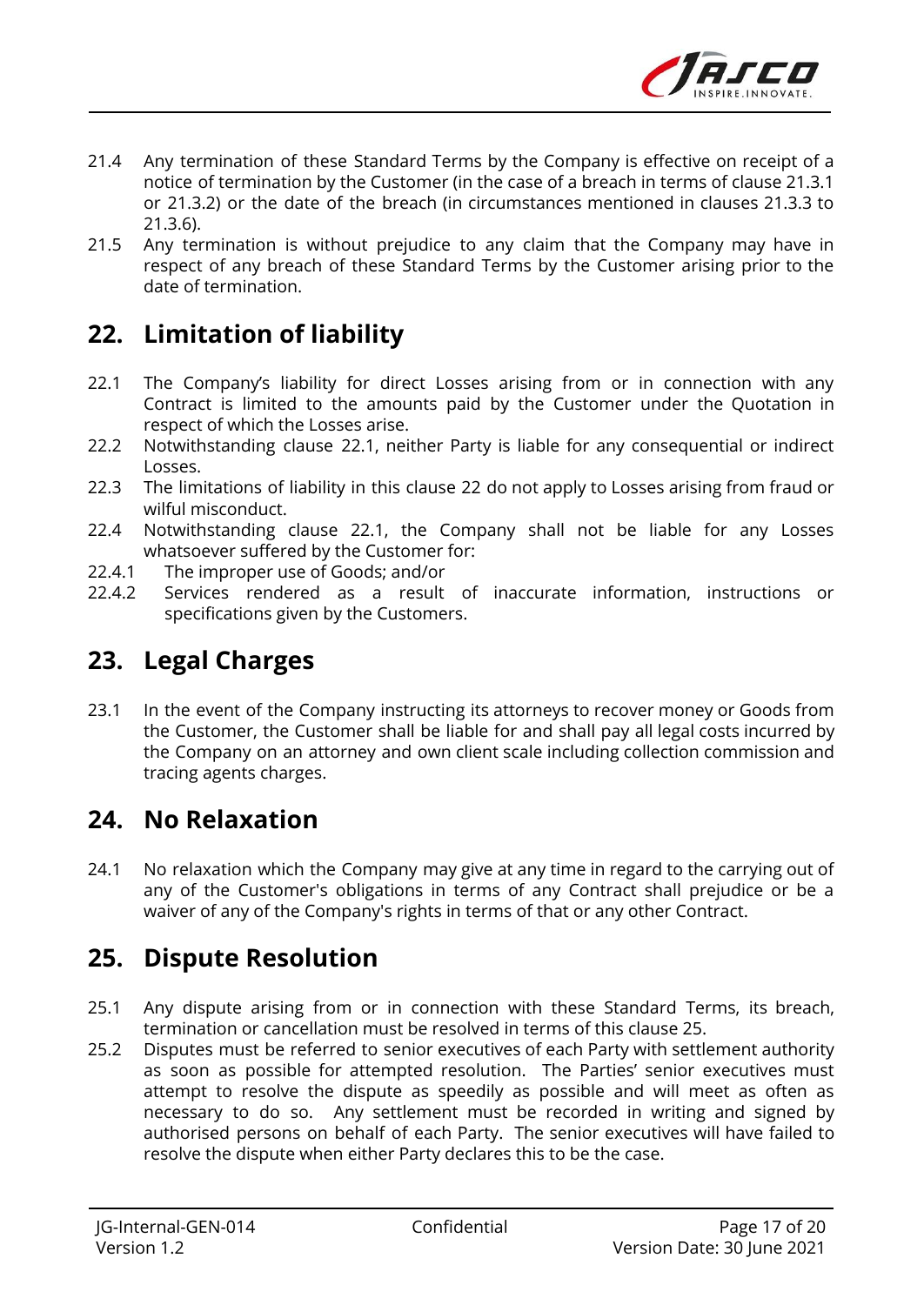

- 25.3 If the dispute is not resolved by the senior executives, the dispute will be resolved by way of arbitration at the instance of either Party.
- 25.4 The arbitration will be held, subject to the provisions of these Standard Terms, with only the Parties, their legal representatives, arbitrator/s and any witnesses who may be called to give evidence present and otherwise in accordance with the Rules of the Arbitration Foundation of Southern Africa ("AFSA").
- 25.5 The arbitrator will be a senior counsel with no less than ten years standing agreed on between the Parties. If the Parties cannot agree upon an arbitrator within ten (10) Business Days after the arbitration has been demanded, the arbitrator will be appointed by the chairman of AFSA at the request of either Party. Such arbitration shall take place in English and in Johannesburg, South Africa.
- 25.6 The arbitrator will be obliged to give written reasons for the award, which will be subject to appeal in terms of the appeal rules of AFSA. Either Party may request that the award of an arbitrator, including an award on appeal, be made an order of court.
- 25.7 This clause 25 will remain valid and enforceable in perpetuity notwithstanding the expiry or termination of these Standard Terms.
- 25.8 Nothing contained in these Standard Terms will preclude either party from obtaining urgent or interim relief on an urgent basis from a court of competent jurisdiction.
- 25.9 This clause 25 constitutes each Party's irrevocable consent to arbitration proceedings, and no Party may withdraw from such proceedings or claim that it is not bound by this clause.
- 25.10 The Parties will continue to perform their respective obligations under these Standard Terms pending the resolution of a dispute, it being agreed that neither Party may, without the agreement of the other, terminate these Standard Terms based on the issues under dispute until the dispute is finally resolved.
- 25.11 A demand by a Party to submit a dispute to arbitration in terms of this clause 25 is an adequate legal process to interrupt any time bar laws in respect of legal claims.
- 25.12 This clause 25 is a separate, divisible clause from the rest of these Standard Terms and will remain in effect even if the balance of the Standard Terms are nullified.

# **26. Applicable law and jurisdiction**

- 26.1 The Customer and the Company agree to and are bound by South African law for interpretation of the Standard Terms for the Supply of Goods and/or Services, any Quotation and any other matter arising therefrom.
- 26.2 The Parties unconditionally consent and submit to the non-exclusive jurisdiction of the High Court of South Africa (Gauteng Division, [Johannesburg]) in regard to all matters arising from these Standard Terms.

# **27. General**

- 27.1 No addition to or variation or termination of these Standard Terms, including this clause, has effect unless in writing and signed by the Parties.
- 27.2 The Parties undertake to do everything reasonable in their power necessary for or incidental to the effectiveness and performance of these Standard Terms.
- 27.3 Save as is specifically provided in these Standard Terms, no Party is entitled to cede any of its rights or delegate any of its obligations under these Standard Terms without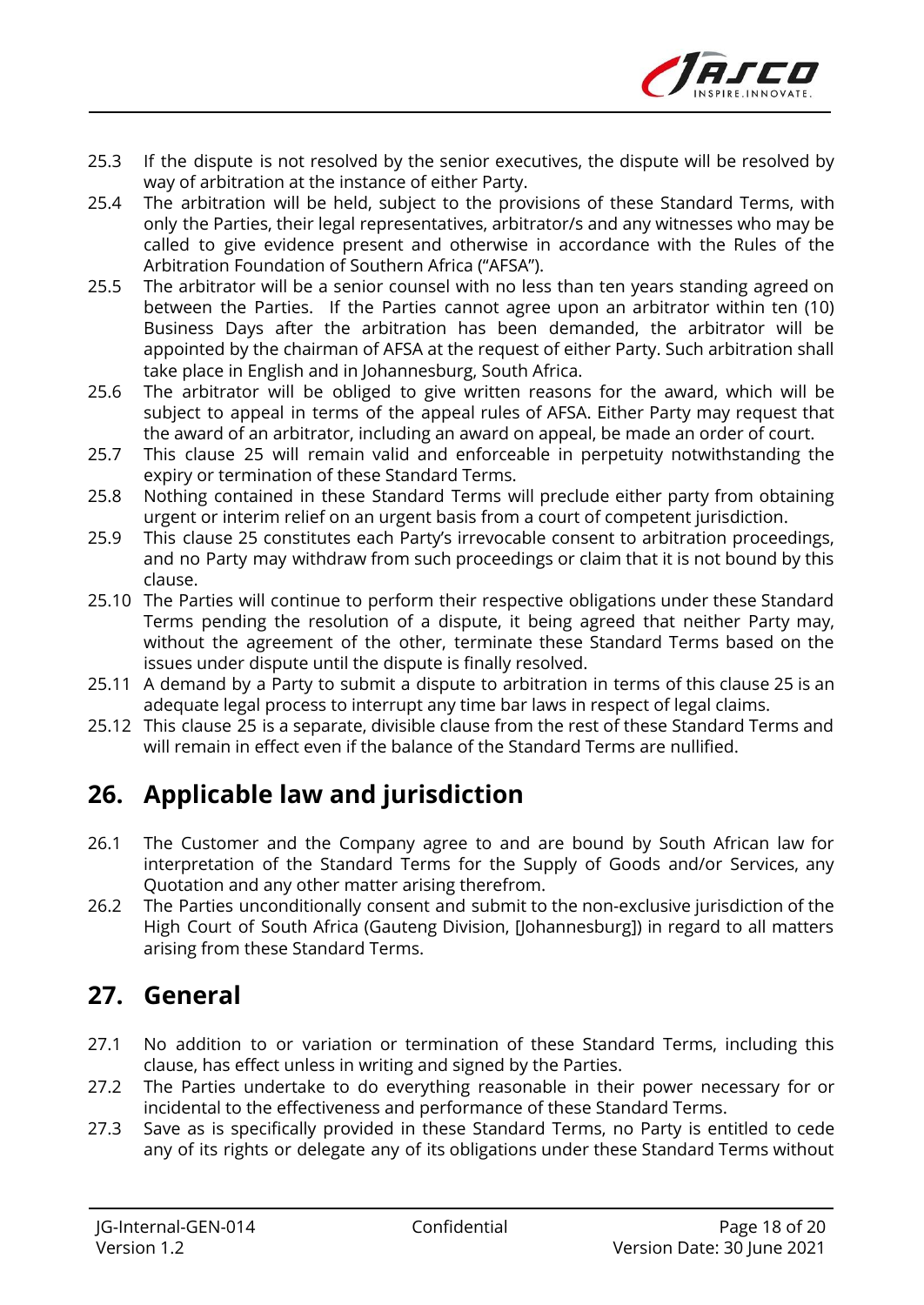

the prior written consent of the other Party affected by the transfer of rights or obligations.

- 27.4 Any illegal or unenforceable provision of these Standard Terms may be severed and the remaining provisions of these Standard Terms continue in force.
- 27.5 These Standard Terms may be executed in counterparts, each of which will be an original and which together constitute the same agreement.

# **28. Notices and addresses**

### **28.1. Notices**

28.1.1 Any notice, consent, approval or other communication in connection with a Contract ("Notice") will be in writing in English.

#### **28.2. Addresses**

- 28.2.1 Each Party chooses the physical address and/or email address corresponding to its name on the Quotation as the address to which any Notice must be sent.
- 28.2.2 Any Party may by Notice to the other Party change its address and/or the person, if any, for whose attention any Notice must be marked on the Quotation.

#### **28.3. Effective on receipt**

- 28.3.1 Any Notice takes effect when received by the recipient (or on any later date specified in the Notice) and, unless the contrary is proved, is deemed to be received:
- 28.3.1.1 on the day of delivery, if delivered by hand to a responsible person at the
- 28.3.1.2 recipient's physical address. If delivery is not on a Business Day, or is after ordinary business hours on a Business Day, the Notice is deemed to be received on the Business Day after the date of delivery; and
- 28.3.1.3 on the first Business Day after the date of transmission, if sent by email to the recipient's email address.
- 28.3.2 Despite anything to the contrary in any Contract, a Notice actually received by a Party is effective even though it was not sent, or delivered, or sent and delivered to its address.

### **28.4. Service of legal process**

- 28.4.1 Each Party chooses its physical address stated on the Quotation as its address at which legal process and other documents in legal proceedings in connection with a Contract may be served (domicilium citandi et executandi).
- 28.4.2 Any Party may by Notice to the other Party change its address at which legal process and other documents in legal proceedings in connection a Contract may be served to another physical address in South Africa.